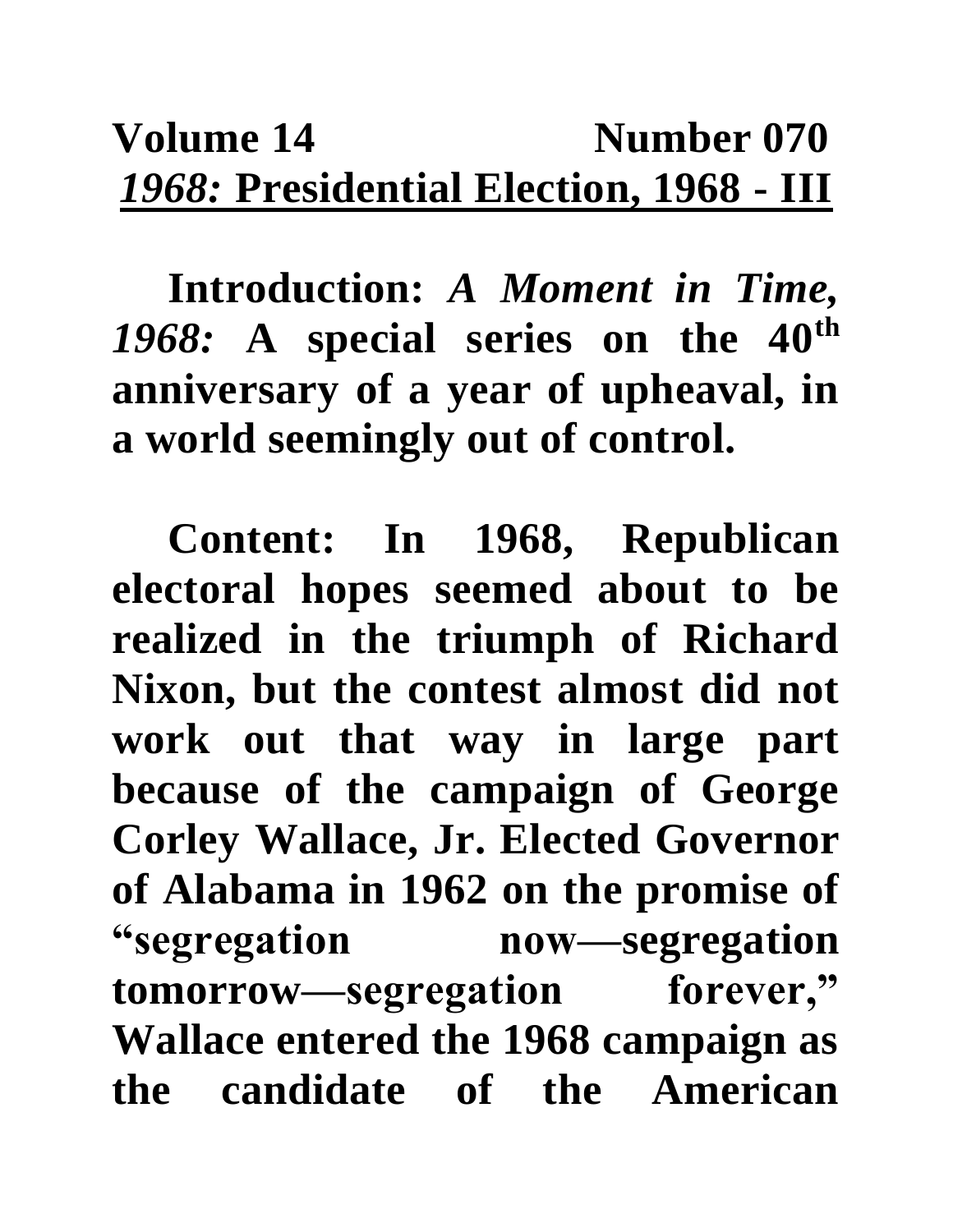**Independent Party. He hoped to force the election into the House of Representatives and become a power broker, seeking a reversal of civil rights enforcement.** 

**Nixon, who was impressed with Barry Goldwater's harvest of southern electoral votes in 1964, feared that Wallace would erase the GOP's gains in the South and deny Nixon's election. As it turned out, both Nixon and Humphrey were hurt by Wallace's candidacy, but, on margin, Wallace probably hurt Humphrey more.** 

**The South was beginning that migration into Republican ranks that would transform American politics in**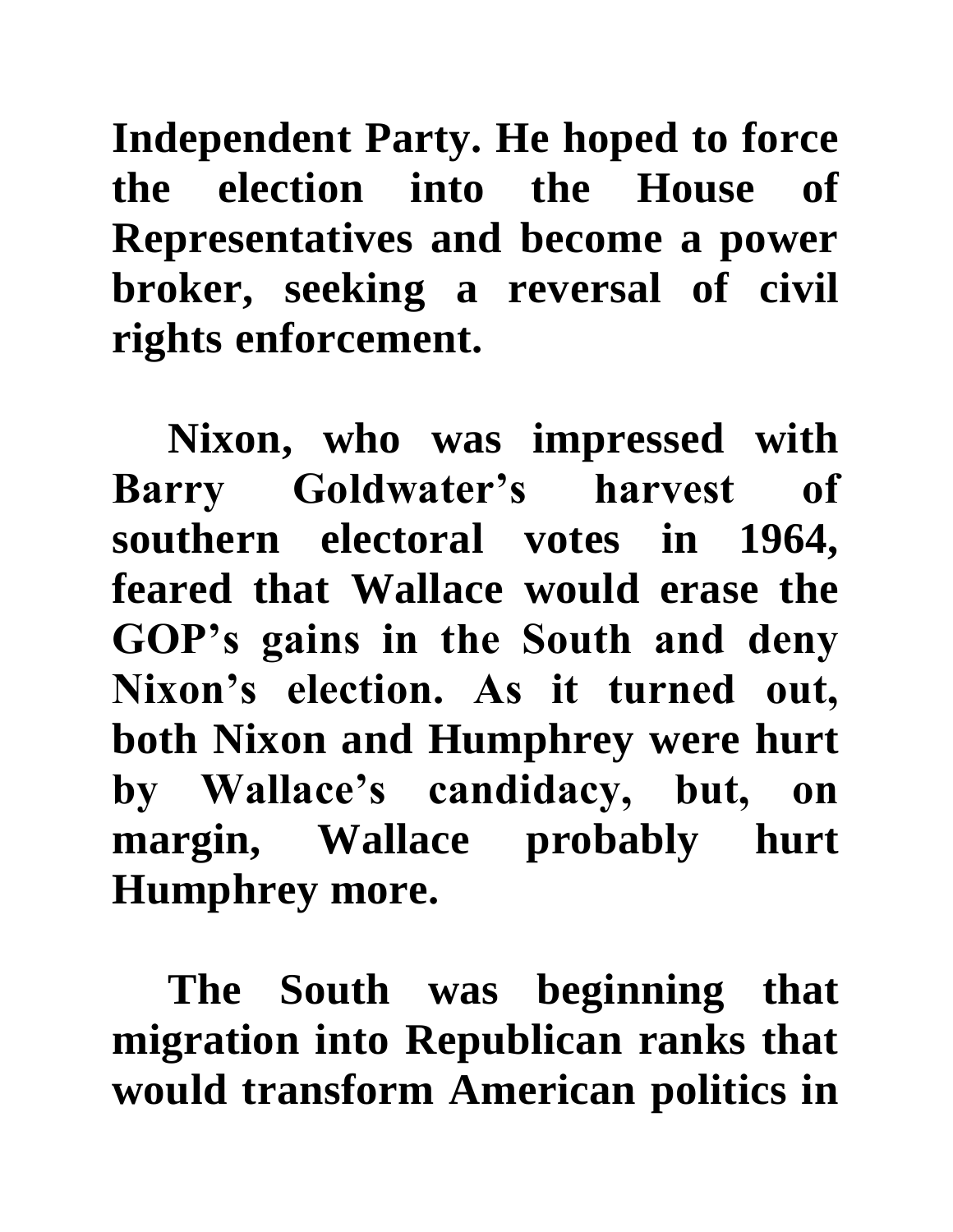**the next generation. From that perspective, the 1968 realignment election was an event that was probably irreversible for the Democrats. Their commitment to civil rights was losing them their most loyal sectional base in the South, but it was elsewhere that the election that year was ultimately decided and that is where Wallace hurt Humphrey.** 

**Nixon won 301 electoral votes, Humphrey 191, Wallace 46. The popular vote was much closer with the two leading candidates separated by only seven tenths of a percent or about 500,000 votes. The election was decided in three states, the results of which came in late. California, Illinois, and Ohio all went for Nixon**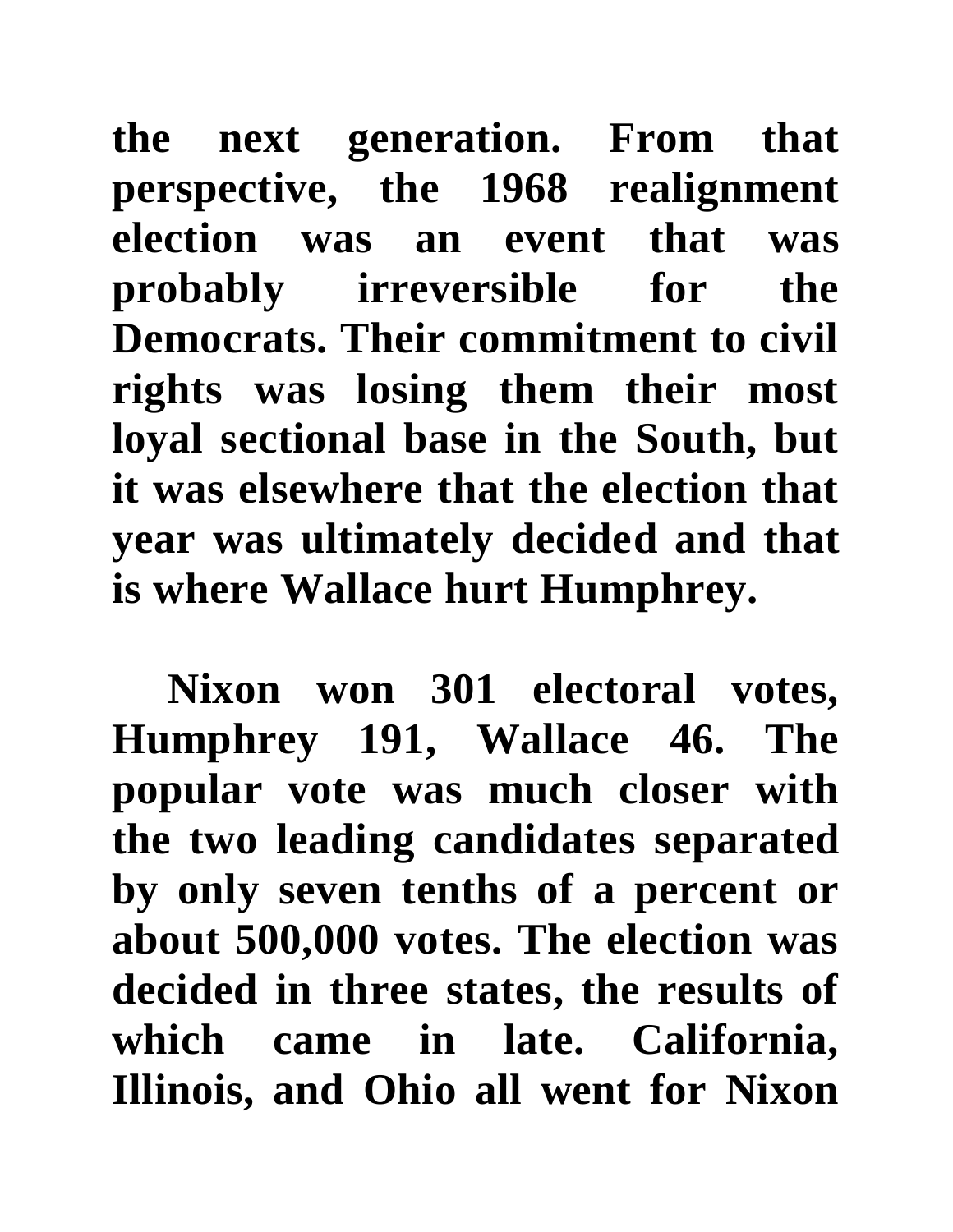**by 3% or less. Since outside the south Wallace's appeal was to working class Democrats, if Humphrey had received 2/3 of those votes he would have carried all three states.** 

**He had fired up his campaign in the closing weeks, began to tilt away from support for the war and was fast closing on Nixon. According to the polls, faced with the prospect of a Nixon presidency, Democrats were returning to the fold in droves. With several more days Humphrey just might have won the election. His victory probably would not have spared the Democratic Party the decline in its regional and ultimately national fortunes over the next four decades, but would have spared the**